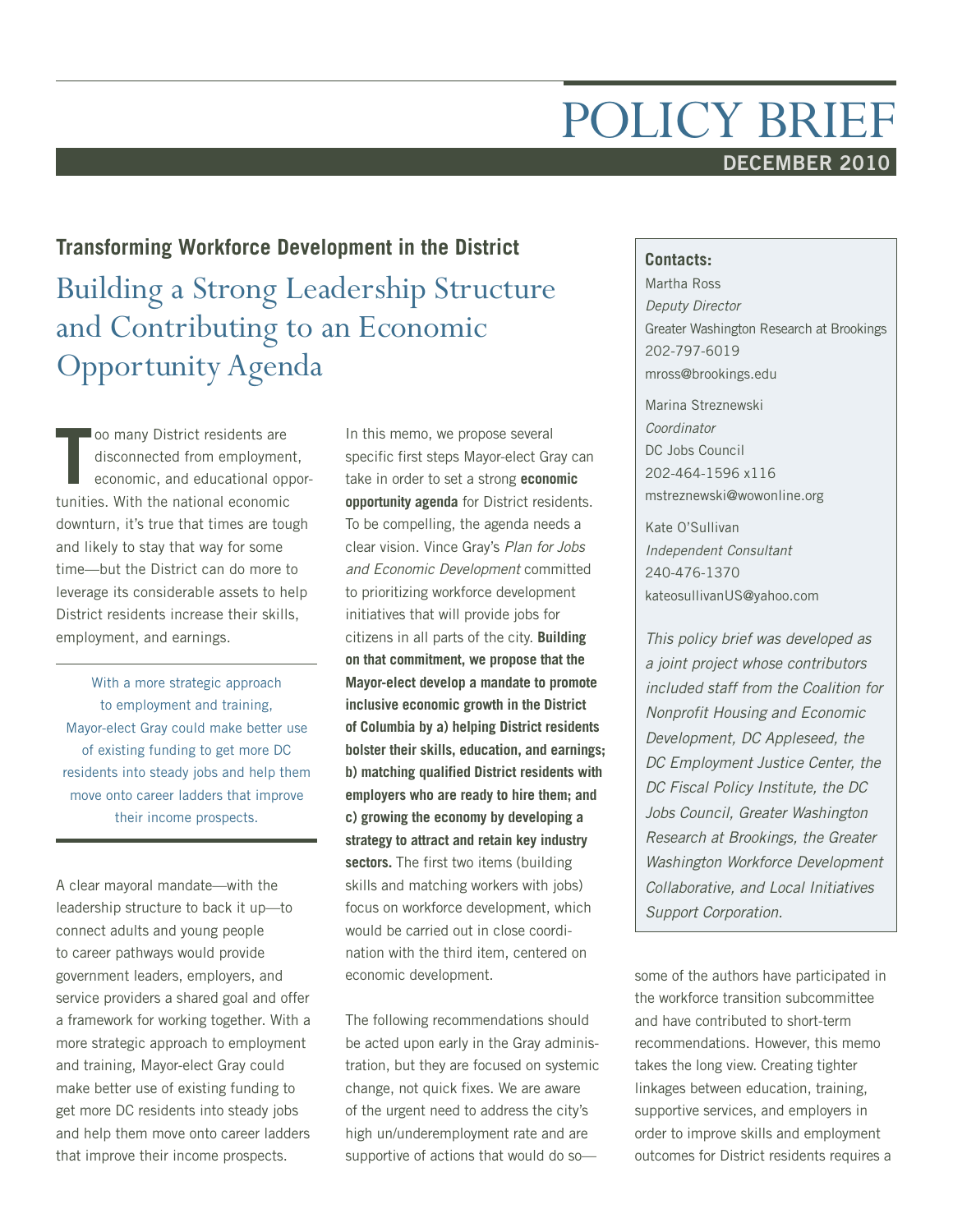long-term investment. Success should not be measured in the number of District residents placed in jobs in the second quarter of 2011. There are many interim steps and progress measures the Gray administration can and should track, but it should be thinking about the improved program capacity and outcomes it wants to see in 2014 and 2018.

Consistent with and building upon the ideas put forth in Mayor-elect Gray's *Plan for Jobs*, we recommend that the Mayorelect **overhaul the Workforce Investment Council (WIC), including the WIC's Youth Investment Council (YIC), and make the WIC the vehicle for spearheading the workforce development component of the Mayorelect's economic opportunity agenda.** 

#### **We suggest the following changes to transform the WIC:**

**1.** Charge the WIC with spearheading the workforce development component of the Mayor-elect's economic opportunity agenda.

**2.** Transform the WIC's organizational structure:

**a. Step One.** Transfer the WIC from the Department of Employment Services to the office of the Deputy Mayor for Planning and Economic Development and build workforce development-economic development connections and capacity.

**b. Step Two.** Within two to three months, determine whether to incorporate the WIC as a 501(c) 3.

**3.** Identify a strong WIC Executive Director and qualified staff.

**4.** Reconstitute the WIC membership.

**5.** Develop and release a plan for the WIC with measurable goals and interim progress measures. The plan should define the WIC's role in overseeing federal Workforce Investment Act dollars as well as guiding other local and federal dollars supporting education, training and employmentrelated activities.

**6.** Connect the WIC with reforms in the Department of Employment Services.

## **Background on the role and duties of the Workforce Investment Council**

The Workforce Investment Council (WIC), including its subcommittee, the Youth Investment Council (YIC), is a federally-mandated entity charged with setting workforce development policy and overseeing workforce development programs. DC's WIC functions as both a state and local-level board. The Mayor appoints the WIC's members. Over half (51 percent) of members must come from the business community. The federal Workforce Investment Act of 1998 (WIA) and DC Mayor's Order 2007-88 outline the WIC's specific duties. These include:

- Developing policies to increase and enhance employment opportunities for residents, and grow a labor force prepared to meet the needs of current and prospective employers;
- Facilitating collaboration across business, education, training, human services and economic development, including employers, city agencies,

educational institutions, and community-based organizations;

- Establishing, and guiding the implementation of, a strategic workforce investment plan for the city;
- Establishing performance standards and performance measures;
- Assisting in developing and monitoring an employment statistics system;
- **I** Identifying service providers;
- Overseeing workforce development services provided to youth and adults, including One-Stop Career Centers; and
- Assessing the effectiveness of workforce development policies and investments and continuously improving them.

Unfortunately, in practice **DC's WIC has been dormant and ineffective,** accomplishing few of its functions. **However, with changes to the WIC's charge, structure, staffing and operations, the WIC has the potential to spearhead the workforce development component of the Mayor-elect's economic opportunity agenda.** Communities around the country have utilized their WICs to forge successful workforce development systems that serve residents and employers and contribute to economic prosperity.

A successful WIC in the District would have the following characteristics:

**I** It would meaningfully engage top business, education, nonprofit and government leaders across multiple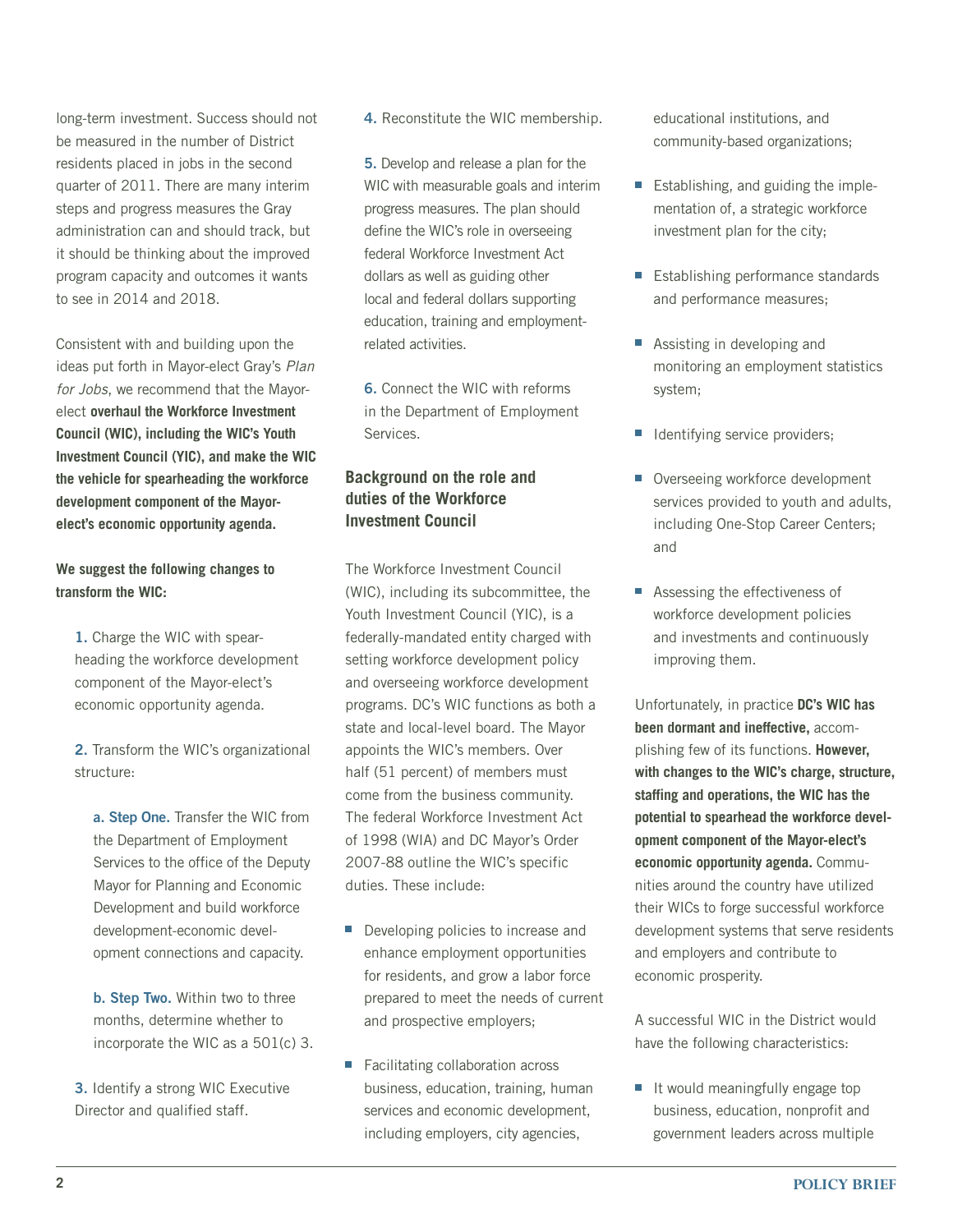agencies to establish and implement a strategic workforce investment agenda.

- It would be closely allied with economic development officials and plans. The workforce system itself does not create jobs. The WIC's role is to help meet employer needs and prepare residents for available and projected jobs.
- It would have a very strong connection to the Mayor. The Mayor should see the WIC as a key vehicle for setting and accomplishing his workforce investment priorities.
- It would have a senior-level, highly respected director who executes the WIC's efforts.
- It would have direct influence over how workforce funding (including but not limited to WIA) is allocated investments should follow the agenda and policies established by the WIC.

We suggest the following changes to transform the WIC:

## **Recommendation 1. Charge the WIC with spearheading the workforce development component of the Mayorelect's economic opportunity agenda** through a) helping District residents increase their skills and earnings; and b) matching qualified District residents with employers who are ready to hire them.

Carrying out this agenda will require several paradigm shifts in how workforce development is conceptualized and carried out in the District:

■ Workforce development should be a component of economic development. Strategies to promote economic growth must include strategies to link the District's un/underemployed residents with the city's prosperity.

- **Although workforce development** incorporates social and supportive services, it should not be defined as a social service. It must meet the needs of employers and provide them a valuable service by increasing their talent pool. Workforce development should not rely on employers' charitable instincts.
- The regulatory and enforcement approach of First Source and other efforts to promote the hiring of District residents should be accompanied by strategies to improve the District's capacity to provide qualified, job-ready candidates. As the District requires entities doing business in the District to hire residents, it should strengthen its ability to direct competitive job applicants to those entities.

The WIC will be a critical vehicle in pushing policy and programmatic changes that support these principles.

#### **Recommendation 2. Transform the WIC's organizational structure.**

We see **two major options** for restructuring the WIC:

- Retain the WIC as a governmental entity, with stronger authority and flexibility; or
- Incorporate the WIC as a 501(c)-3.

Both have pros and cons. **Whichever option is chosen needs to have the full backing of the Mayor, so that the WIC is** 

#### **fully integrated into the District's workforce and economic development structures.** It

will be important to consider the WIC's influence over how workforce funding is allocated. In many jurisdictions, the WIC serves as the "grant recipient" of federal funds, giving the WIC direct authority over disbursement of funds. In other areas, the WIC shares this responsibility with agencies such as DOES. Whether the WIC becomes a 501(c) 3 or stays in DMPED, we suggest considering various options to ensure that investments follow the agenda and policies established by the WIC. We can share resources that can inform the Mayor-elect and his team in this area.

Whichever option is chosen, we believe the **first step** should be a transfer of WIC within government, from DOES to the Deputy Mayor for Planning and Economic Development (DMPED). The **second step** should be making a decision early in the administration whether to retain the WIC in government or facilitate the incorporation of an independent 501(c) 3. We detail these steps below.

## **Step One. Transfer the WIC from DOES to DMPED and build workforce development-economic development connections and capacity.**

DC's Mayor's Order 2007-88 transferred the management and oversight of the WIC from the Department of Employment Services, which administers WIA funding, to the Deputy Mayor for Planning and Economic Development. The Order also established that the Executive Committee of the WIC may appoint a WIC Executive Director. However, to date, the WIC has remained within DOES. The Executive Director nominally answers to the mayor-appointed Chair of the WIC, but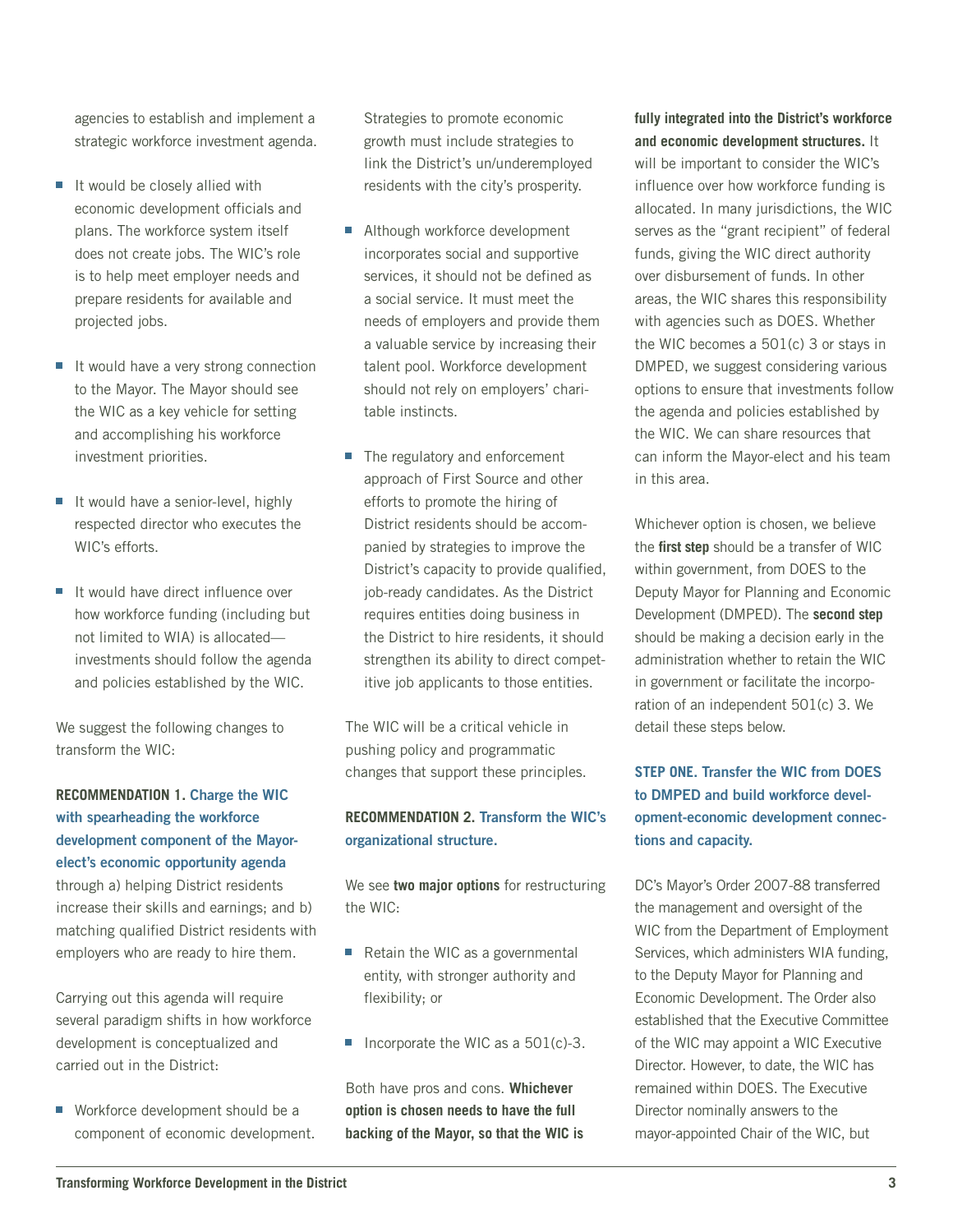in practice functions more as a DOES employee. Staff has lacked the authority to implement WIC efforts outside of the DOES management structure. This has compromised the WIC's ability to carry out its duties. For example:

- The WIC is charged with setting policy priorities under the Workforce Investment Act, and oversees WIA programs and funding. Instead, the WIC has lacked authority either inside or outside DOES to engage in policy or oversight.
- The WIC is meant to engage multiple agencies, employers and other stakeholders to develop a workforce development strategy. Instead, employers have viewed the WIC as part of an unresponsive government bureaucracy. In addition, the WIC's lack of influence has hampered its ability to bring other DC agencies to the table in a meaningful way.

We recommend that the Mayor-elect transfer the WIC to DMPED immediately, following the existing executive order. This would greatly facilitate the connection between economic development and workforce development, and allow the WIC more independence and authority to carry out its work.

It will be critical to establish workforce development capacity within DMPED, since to date the office has not focused on workforce development in a meaningful way. We recommend that the individual the Mayor-elect appoints to serve as Deputy Mayor-elect have a strong interest in connecting economic and workforce development, and ideally some background doing that. The WIC Executive Director should be a senior

official who reports directly to the Deputy Mayor and works with the active backing and engagement of DMPED and the Mayor. In addition, the Director will need a team of staff members with the appropriate skills and background to help the WIC accomplish its charge. We discuss the types of characteristics needed in the WIC Director and staff members in more detail below. The WIC's Director and staff should also work closely with DMPED staff focused on development deals and business attraction and retention efforts. In addition, since literacy skills and educational credentials play such a critical role in residents' ability to gain and retain employment, the WIC's Director and staff should work closely with education officials, including the State Superintendent of Education, the Deputy Mayor for Education, and leadership of the University of the District of Columbia (UDC)/Community College of the District of Columbia (CCDC), DC Public Schools and public charter schools.

Transferring the WIC to DMPED runs the risk of disconnecting the WIC from the operations of the workforce programming through DOES and from critical DOES reforms. The Mayor-elect should establish a central role for the WIC Director with the new DOES director. DMPED and the WIC ED should be actively engaged in the development and implementation of DOES reforms. In addition, DOES should continuously provide the WIC the information needed for the WIC to perform its oversight of workforce development investments, and DOES staff should work closely with the WIC staff in developing effective monitoring and continuous improvement systems. We discuss DOES reform in more detail below.

In order for the WIC to spearhead the workforce development component of the Mayor-elect's economic opportunity agenda, it needs to engage with government entities responsible for operating or funding training and education programs. That includes DOES, obviously, but also the Income Maintenance Administration within the Department of Human Services, and career and technical education in the public schools, UDC/CCDC and adult literacy funded through the Office of the State Superintendent for Education. The WIC also needs to engage with DMPED's economic development strategies. The Mayor-elect should charge the DMPED, the DOES Director, the State Superintendent of Education, and the WIC Director and Chair as his **Economic Opportunity Cabinet**, his senior team with the responsibility to implement the Mayor's economic opportunity agenda.

## **Step Two. Within two to three months, determine whether to incorporate the WIC as a 501(c) 3.**

Around the country, some localities have developed successful WICs within government. However, many of the highly successful WICs function as independent nonprofit organizations. A few years ago, DC investigated the possibility of incorporating the WIC. We recommend that the Mayor-elect revisit this issue and make a decision within the first few months of his administration whether or not to establish the WIC as an independent nonprofit. We believe that adequate information exists to fully inform the Mayor-elect and we can point the transition team to helpful resources.

If the Mayor-elect chooses this route, we expect the transition, which would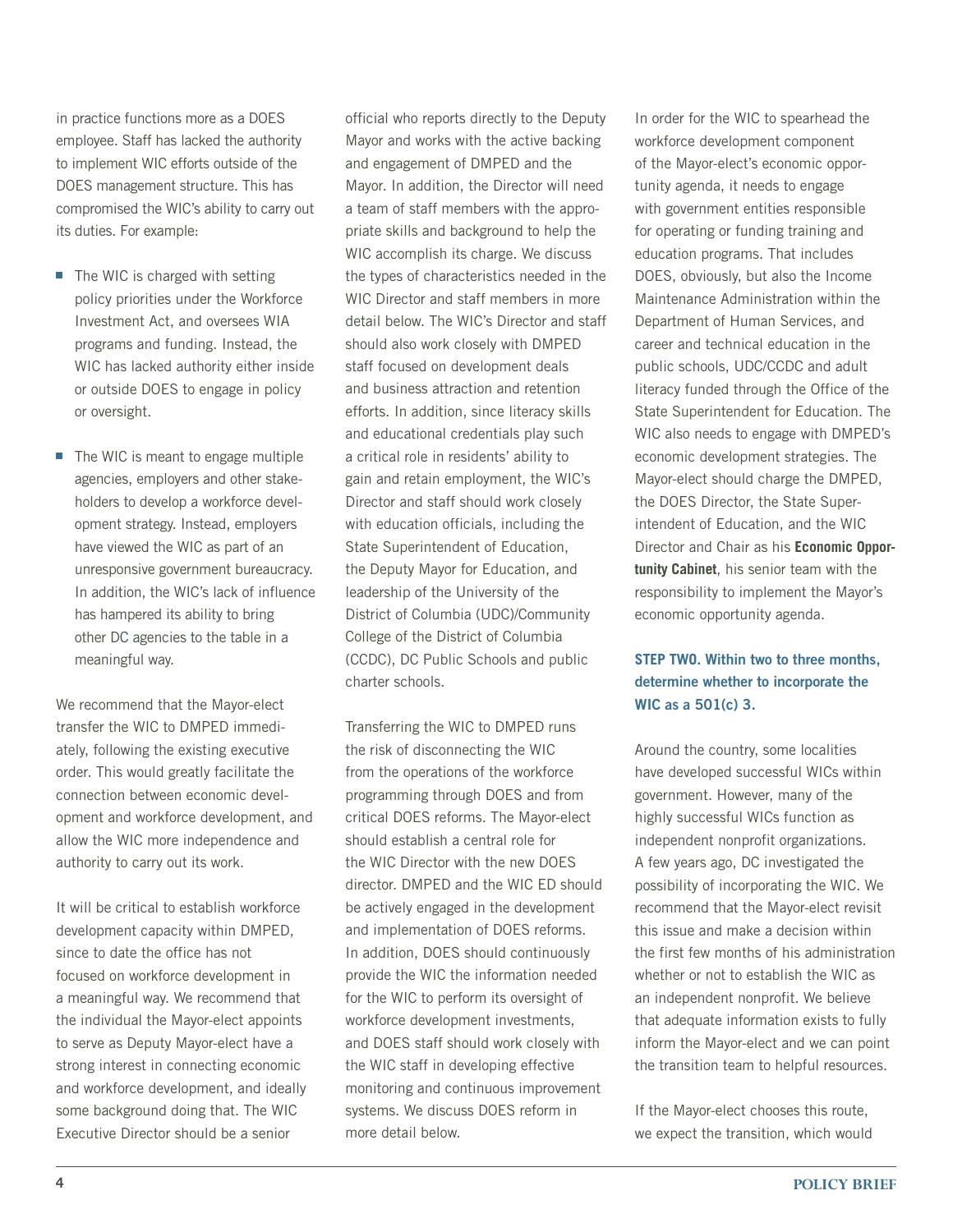include planning, WIC restructuring and incorporation, could be accomplished within 12 months. During that time the WIC would operate under DMPED, implementing the planning and restructuring that would prepare the WIC for an effective transition to nonprofit status.

The Mayor would retain the responsibility of appointing the WIC members even if the WIC became a 501(c) 3.

Making the WIC an independent entity could offer a number of advantages to the Mayor and the District. These include:

- Heightening the WIC's credibility and standing, in the wider community and particularly in the business sector, as an independent entity, not tied to a particular government agency or bureaucracy.
- The ability to be more flexible, entrepreneurial, dynamic, and nimble than a government agency, responding more quickly to new opportunities and developments.
- The ability to implement the efforts of the WIC more directly, so that highlevel representatives from business, education, and other community institutions see the value of their involvement.
- The ability to raise and leverage additional resources outside existing public workforce funding.
- The potential to receive granting authority for all or parts of workforce dollars, which could align resources and streamline procurement processes.

However, making the WIC an independent entity could pose a number of potential challenges which would need to be carefully weighed before moving ahead:

- Lack of connection to the Mayor-elect **and city agencies.** Moving the WIC out of government would weaken the structural connection to the administration. The Mayor-elect would need to see the 501(c)3 as fitting into his vision for how to accomplish his agenda, and reinforce that by establishing formal connections between the WIC and DC agencies, particularly DOES, DMPED, DCPS, public charter schools, and UDC/CCDC. These would need to be continually reinforced by WIC and agency practices under the leadership of the Mayor. In addition, the Mayor would need to actively support the 501(c)-3's work.
- **Divisiveness, if stakeholders were** concerned about the creation of the 501(c)-3, which could undermine the effectiveness of the new entity. Mayoral leadership would be essential here, and would need to be used in part to create consensus around the structure and expectations of the 501(c)-3.
- Time and effort that a shift to a new **structure would take.** To set the stage for a successful 501(c)-3, time, effort and resources would need to be invested in planning and reorganization. In DC's case, reorganization will have to occur to revitalize the WIC in any case, whether the WIC stays in government or becomes a 501(c)-3. If the 501(c)-3 is the option that the Mayor-elect chooses to pursue, the organizational improvements under

DMPED would need to be done with the purpose of preparing for a successful nonprofit transition.

We urge that the decision regarding the nonprofit transition be made within the first two to three months of the administration, so that the decision can inform the restructuring as that moves ahead.

## **Recommendation 3. Identify a strong WIC Executive Director and qualified staff.**

As the operational leader and implementer of the WIC's efforts, a strong Executive Director is vital to the success of the WIC. The Director will function as the day-to-day lead in policy development, employer engagement, and promoting collaboration between agencies and with nonprofits and other stakeholders. The Director will serve as a point person for helping the city's public education, training, and social service programs align their priorities, programs, contracts, and grants towards the goals of helping residents improve their skills and employment. The Director also will lead the development of strategies and incentives for programs with different funding sources and performance measures to work collaboratively.

The Director should be a senior, highly respected official, serving as one of the Mayor's top advisors on workforce development. The Director should be politically savvy, able to facilitate a broad range of top-level community collaborations, and be recognized as a key leadership face in the community on workforce investment issues. The Director will need the skills and personality to communicate effectively with community stakeholders, government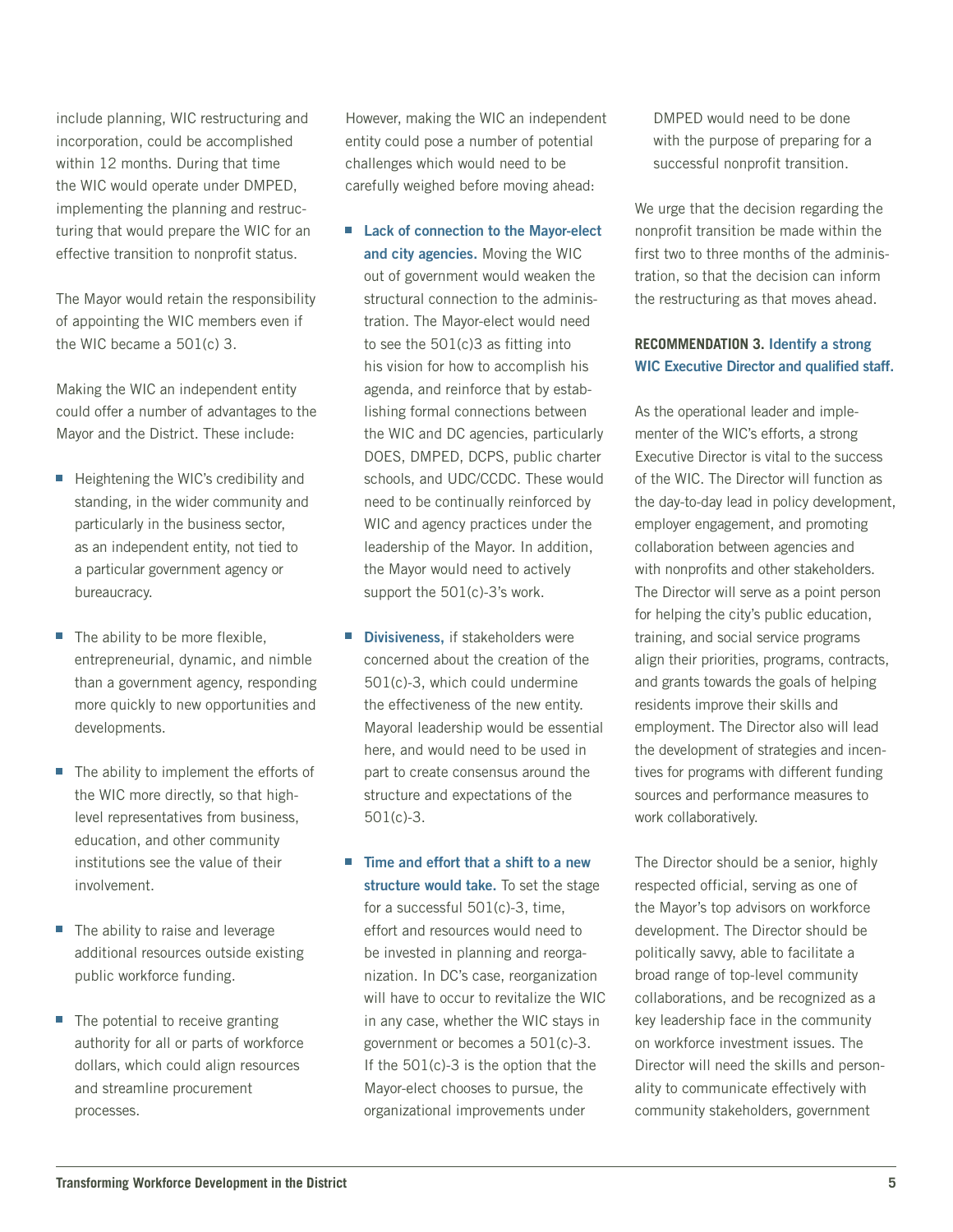agencies and nonprofit service providers, to forge strong connections with employers, and to develop relationships with Councilmembers overseeing economic and workforce development. The selection of the WIC Director should go hand-in-hand with selection of the DOES Director, the DMPED, and the WIC Chair, since the WIC Director will work in partnership with them to implement the Mayor's economic opportunity agenda. The WIC Director's job description and compensation level should reflect the type of individual needed.

The Director will need a number of staff members to implement the WIC's functions. As noted above, the office of the DMPED does not currently have staff capacity in the area of workforce development. DOES recently detailed several staff to support the WIC and YIC. While helpful in the short-term, assigning staff temporarily from another agency will not serve as a long-term solution. The WIC and the YIC need sufficient and qualified staff to carry out their work. The current and previous chairs (Bill Dean, CEO of MC Dean and Barbara Lang, CEO of the DC Chamber of Commerce, respectively), have had to dedicate their own staff to work on WIC matters. The WIC should be a hub of relationships, linking employers, government agencies, nonprofit service providers, DCPS, and charter schools, UDC, CCDC, and others and providing policy leadership. In order to do that, staff members need to be skilled in outreach, research, analysis, written and oral communication, and strategic planning. Federal WIA funds can cover the cost of these staff members.

If the decision is made to establish the WIC as an independent nonprofit, the WIC membership—acting as the Board of Trustees—would select the director of the nonprofit. As we noted above, we expect the transition to the nonprofit would be complete within 12 months. If the person who has served as Director under DMPED would like to continue, he or she could apply for the position.

## **Recommendation 4. Reconstitute the WIC membership.**

We recommend that the Mayor-elect reconstitute the membership of the Workforce Investment Council, including its subcommittee, the Youth Investment Council. We suggest that the Mayor ask all current members to resign and reapply if interested. The Mayor can convey that he is not questioning the dedication of existing members, but fulfilling his responsibility under federal and local law to ensure that the WIC has the requisite mix of members to accomplish its functions.

The reconstitution should ensure that membership meets the requirements of federal law for state and local boards and Mayor's Order 2007-88, including representatives of employers, public entities and community members. Membership should reflect interest in and ability to contribute to policies in support of the Mayor-elect's economic opportunity agenda. Membership recruitment should target employers in the city and region who represent stable and growing sectors of the economy. In addition, membership should include the DC Councilmember who chairs the workforce committee.

The chairs of the Workforce Investment Council and Youth Investment Council are obviously key leadership positions. The Mayor-elect and his team should review these positions both for the

capabilities of the individuals and the strength of the industry sectors represented. The chairs should have good chemistry with the Executive Director. Between them, the ED and chairs should have a mix of leadership skills—tactical and operational as well as visionary and agenda-setting.

WIC and YIC members must have decision-making authority within their respective organizations and attend meetings themselves or send delegates with decision-making authority. The Mayor should mandate that local agency directors participate or send a senior level administrator. While nonprofit and private sector members do not function under the Mayor's direct authority, WIC membership requirements should dictate that they send senior representatives. The WIC culture and activities should reinforce the engagement of senior officials.

We suggest that Mayor attend at least one meeting a year in person to emphasize the priority he places on workforce issues and on the WIC's efforts. We also suggest that the Councilmember heading the workforce committee attend at least one meeting a year in person.

## **Recommendation 5. Develop and release a plan for the WIC with measurable goals and interim progress measures.**

We believe the WIC should, early in the administration, identify specific goals it hopes to achieve and measures of progress toward those goals. The WIC, and the wider community, can then see the WIC's progress.

Among its priorities, we suggest the WIC consider an industry sector initiative to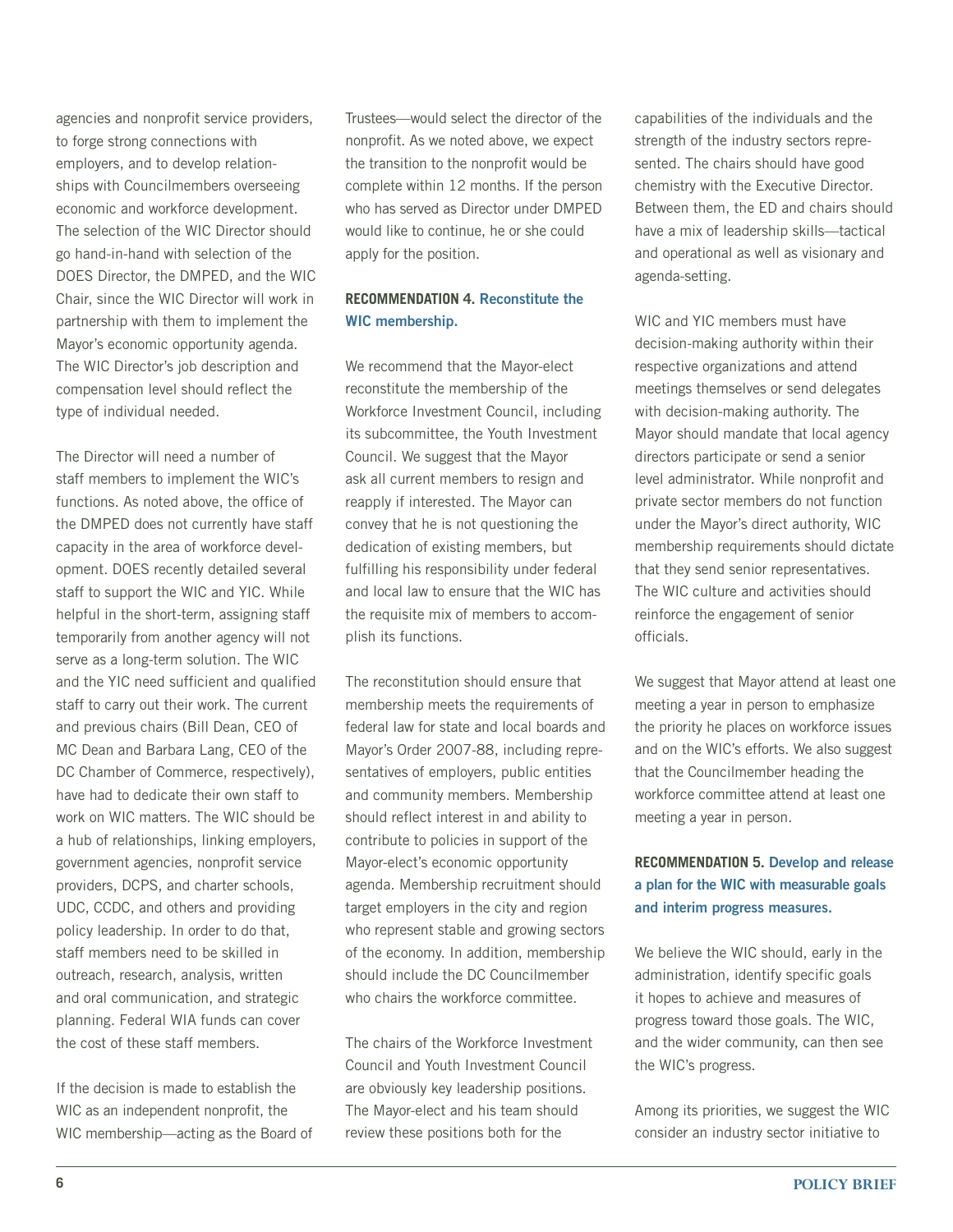meet unmet labor force needs in stable or growing industries in the city and region. Some of the most promising workforce development efforts in other communities today incorporate sectoral approaches. We can provide examples that could inform a DC initiative.

Suggested key priorities for the WIC moving forward:

- $\blacksquare$  Improve the quality and transparency of data on the performance of federally and locally-funded workforce development programs.
- **•** Develop initiatives focused on key industry sectors.
- Resolve deficiencies identified by the U.S. Department of Labor in the workforce development system.
- Facilitate alignment and connection of resources across workforce, education, human services and economic development.

#### **Recommendation 6. Contribute to Reform of DOES.**

The WIC's charge is broader than guiding and monitoring WIA-funded programs and other DOES initiatives, but improving the administration of WIA funds and overall DOES performance is vital. As noted above, it will be critical to ensure that WIC activities align with DOES reforms. For example, one of the WIC's duties is setting standards and performance measures; this should go hand-in-hand with operational improvements at DOES.

To begin, we suggest that the WIC contribute to a Mayoral review of DOES organizational structure, staffing,

policies, and procedures to ensure they support the agency's ability to meet the needs of residents and employers.

We suggest that the Mayor-elect utilize the U.S. Department of Labor (U.S. DOL) as a resource. The Philadelphia Regional Office has been working actively with DC to identify and resolve deficiencies and could provide an external perspective. We understand that U.S. DOL regularly provides briefings to incoming officials who request it. In addition, the National Governors Association (NGA) routinely assists new executives in developing a workforce development strategy and may also be available to provide technical assistance. As the sponsor of the National Association of State Workforce Liaisons—the national association for state workforce agency directors—and the National Association of State Workforce Board Chairs, the NGA has extensive experience helping new agency directors develop high-performing organizations.

Lastly, the review should acknowledge and build upon areas of progress. For example, the youth division recently revamped its Requests for Proposals for year-round programs, engaged an outside evaluator to study the Summer Youth Employment Program, and is supporting the Youth Investment Council in developing a strategic plan.

## **The Goal: An Effective Workforce System**

Currently, the District does not have a workforce development system, it has a fragmented set of programs and services. While there are pockets of excellence, there is no overarching system to connect or reconnect residents to educational and career pathways.

The federal Workforce Investment Act (WIA) lays the foundation for the public workforce development system: it mandates the creation of Workforce Investment Councils and provides specific workforce development funding streams administered by DOES. However, an effective workforce system should engage more than WIA-funded programs and the Department of Employment Services. It should coordinate WIA funds with economic development strategies and the multiple other federal and local funding streams focused on education, training, and employment-related services. The city could multiply the return on its investments by aligning the various workforce-related funds flowing through the District—such as Temporary Assistance for Needy Families, Wagner-Peyser, Supplemental Nutrition Assistance Program, Employment and Training, vocational rehabilitation, adult literacy, and career and technical education at the high school and postsecondary levels—to ensure they are working towards shared goals. This type of alignment would move the District a long way towards maximizing economic opportunity for residents, meeting the labor force needs of employers, and promoting the city's economic competitiveness. A strong WIC can help the District realize this goal.